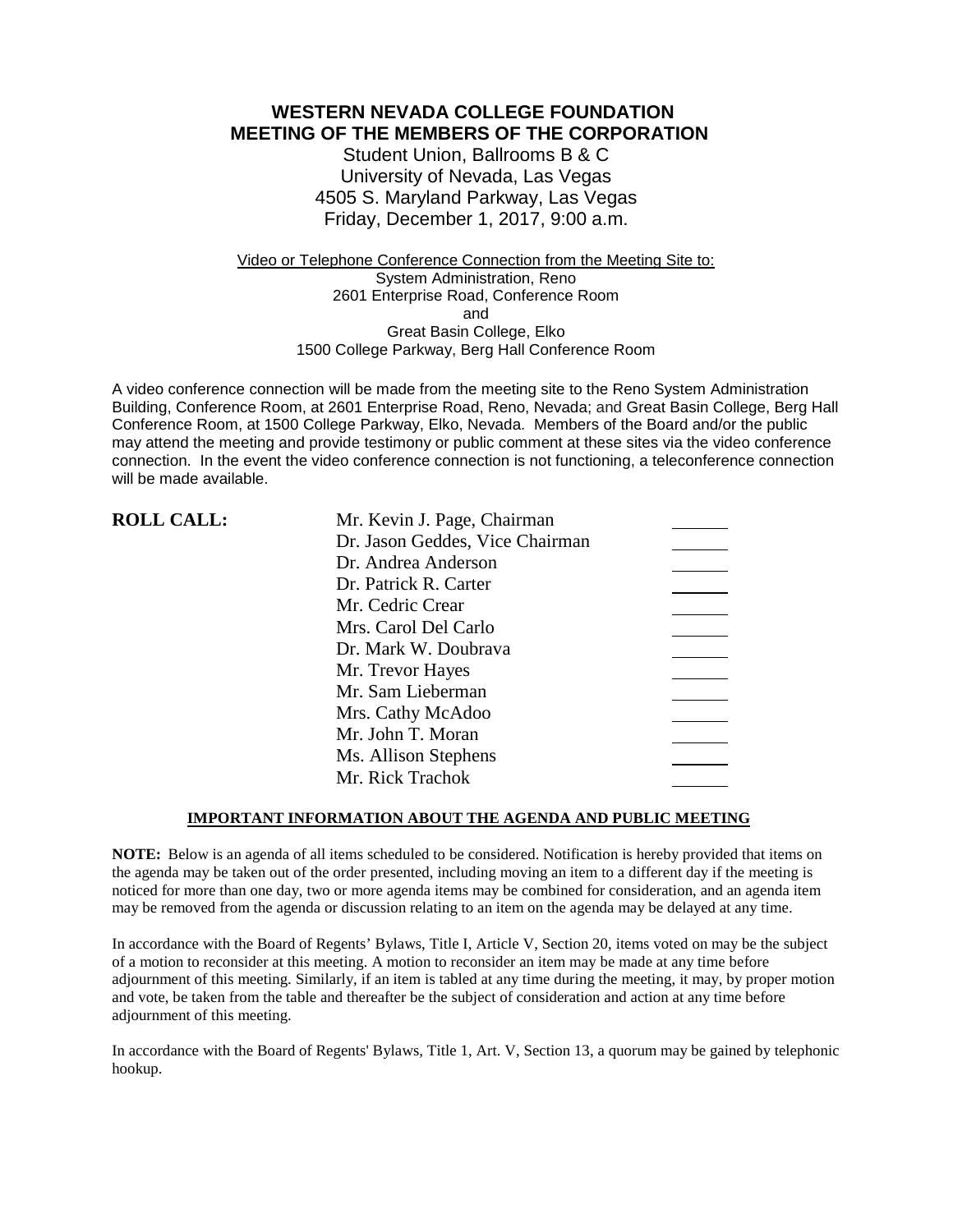Some agenda items are noted as having accompanying reference material. Reference material may be accessed on the electronic version of the agenda by clicking the reference link associated with a particular item. The agenda and associated reference material may also be accessed on the Internet by visiting the Board of Regents' website at:

### <http://system.nevada.edu/Nshe/index.cfm/administration/board-of-regents/meeting-agendas/>

Many public libraries have publicly accessible computer terminals. Copies of the reference material and any additional support materials that are submitted to the Board of Regents' Office and then distributed to the members of the Board of Regents after the mailing of this agenda but before the meeting, will be made available as follows: 1. Copies of any such materials are available at the Board of Regents' Office at 2601 Enterprise Road, Reno, Nevada and the Board of Regents' Office at 4300 South Maryland Parkway, Las Vegas, Nevada. A copy may be requested by calling Angela R. Palmer at (775) 784-4958; 2. Copies of any such materials will also be available at the meeting site.

Reasonable efforts will be made to assist and accommodate physically disabled persons attending the meeting. Please call the Board office at (775) 784-4958 in advance so that arrangements may be made.

### **1. PUBLIC COMMENT INFORMATION ONLY**

Public comment will be taken during this agenda item. No action may be taken on a matter raised under this item until the matter is included on an agenda as an item on which action may be taken. Comments will be limited to three minutes per person. Persons making comment will be asked to begin by stating their name for the record and to spell their last name. The Chairman may elect to allow additional public comment on a specific agenda item when that agenda item is being considered.

In accordance with Attorney General Opinion No. 00-047, as restated in the Attorney General's Open Meeting Law Manual, the Chairman may prohibit comment if the content of that comment is a topic that is not relevant to, or within the authority of, the Board of Regents, or if the content is willfully disruptive of the meeting by being irrelevant, repetitious, slanderous, offensive, inflammatory, irrational or amounting to personal attacks or interfering with the rights of other speakers.

### **2. ANNUAL REPORT FOR POSSIBLE ACTION**

The Western Nevada College (WNC) Foundation requests approval of its Annual Report, including the Annual Gift Report, as presented by Amy Clemens, Chair, WNC Foundation. *[\(Ref. WNC-2\)](https://nshe.nevada.edu/wp-content/uploads/file/BoardOfRegents/Agendas/2017/nov-mtgs/foundation-refs/wnc/WNC-2.pdf)*

### **3. OFFICERS INFORMATION ONLY**

The members of the Board of Trustees of the WNC Foundation selected the following individuals at the November 2016 Foundation Board meeting to serve as officers of the Foundation for the term February 19, 2016 – June 30, 2018:

> Amy Clemens, Chair\* Carol McIntosh Chair-Elect\* Jamie De Vega Vice Chair Sean Davison, Secretary-Treasurer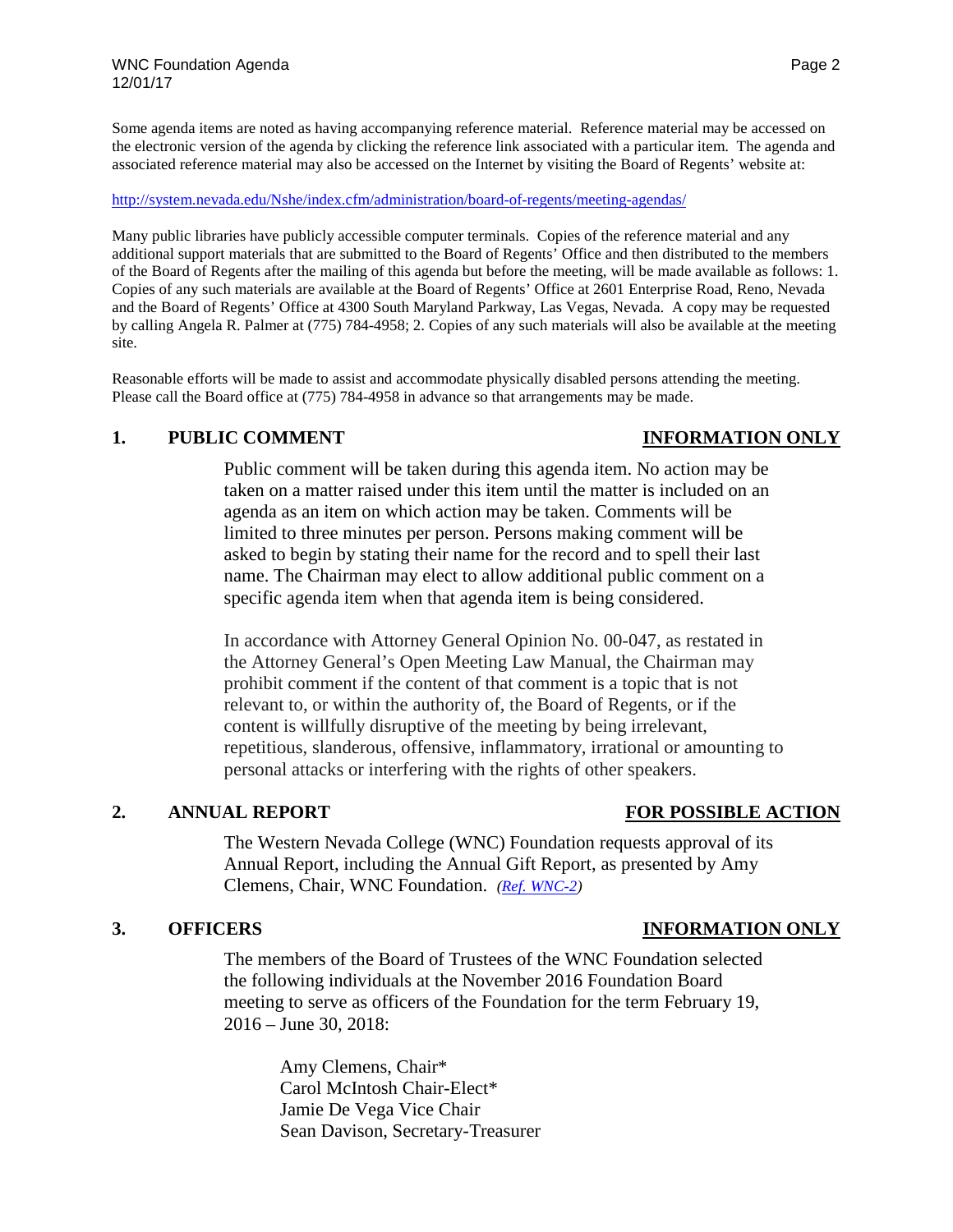## **3. OFFICERS –** *(Continued)* **INFORMATION ONLY**

\*It is anticipated that Carol McIntosh will be promoted to the position of Chair during the November 9, 2017, board meeting for the term January 1, 2018, through June 30, 2019. This follows Amy Clemens' service as chair for the past year. Ms. Clemens will remain on the board as a board member and immediate past chair.

# **4. CONSENT ITEMS FOR POSSIBLE ACTION**

Consent items will be considered together and acted on in one motion unless an item is removed to be considered separately by the Chairman.

# **4a. FINANCIAL STATEMENTS AND FOR POSSIBLE ACTION MANAGEMENT LETTER**

The WNC Foundation requests approval of the WNC Foundation reviewed Financial Statements for the year ended June 30, 2017, along with the top 10 payee schedule. There is no Management Letter. *[\(Refs. WNC-4a\(1\)](https://nshe.nevada.edu/wp-content/uploads/file/BoardOfRegents/Agendas/2017/nov-mtgs/foundation-refs/wnc/WNC-4a(1).pdf) and [WNC-4a\(2\)\)](https://nshe.nevada.edu/wp-content/uploads/file/BoardOfRegents/Agendas/2017/nov-mtgs/foundation-refs/wnc/WNC-4a(2).pdf)*

# **4b. APPOINTMENTS FOR POSSIBLE ACTION**

The WNC Foundation requests approval of the appointment of the following individuals to its Board of Trustees for the term of July 1, 2017 – June 30, 2019:

> Laura Carrion Robert Ramsdell Tonya Champa

Items for consideration at future meetings may be suggested. Any discussion of an item under "New Business" is limited to description and clarification of the subject matter of the item, which may include the reasons for the request.

# **5. NEW BUSINESS INFORMATION ONLY**